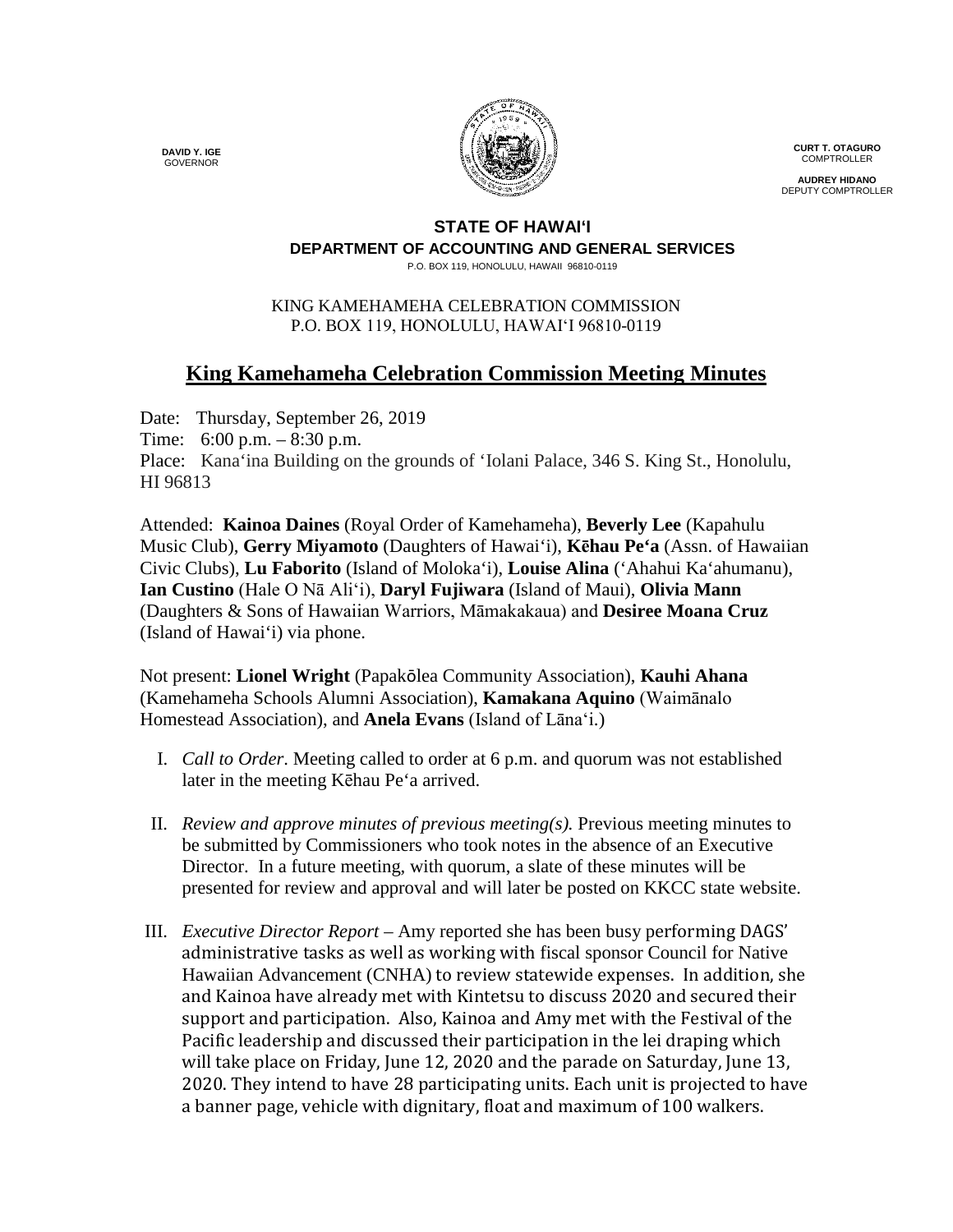## IV. KKCC Business

- *a. Executive Committee report*
	- *i. 2019 Financial Update* Kainoa and Amy met with Kalani from HTA to discuss the 2020 funding and there is a possibility of the funding flowing through our fiscal sponsor to allow for funds to be received in advance for the events. This would also place the commission in the position of unifying all of the state-wide funding and much of the sponsorship pursuits, along with the advertising, leveraging and public relations efforts. More details will be provided as this potential opportunity unfolds. Additional discussion will need to take place with the current fiscal sponsor CNHA, who has recently appointed Nancy King to be our liaison. Amy reported that a check for \$72,000 was received from HTA for the first portion of our grant, which will be dispersed as soon as possible via CNHA. It was also noted that the State Foundation on Culture and the Arts will be setting aside some funding for each statue lei draping as part of their programming.
- *b. Kaua'i events report –*The Kaua'i seat remains open, however through volunteers some level of celebration will occur and is on track. If there are any suggestions for a candidate, please forward to Amy and copy Bev.
- c. *Honolulu Events Committee report*:
	- i. *Lei Draping Ceremony* 2020 Lei draping protocols will be reviewed and posted on the website in the near future. It was suggested that if organizations would like to be recognized that there be a deadline for RSVP's, as we will have more lei to be presented due to participation by FESTPAC. A recommendation was made to suggest to FESTPAC that perhaps they present ho'okupu verses lei as presentation time is a factor. There was discussion that perhaps the date and time of the lei draping might be reconsidered but it was suggested by Louise Alina of 'Ahahui Ka'ahumanu, whose organization coordinates the ceremony, that the date should remain the same in keeping with tradition. The time, however, could be considered and will be added to the agenda in the future for discussion. It was also suggested that we place stanchions to restrict the area fronting the statue during the lei draping. Kainoa advised the Commissioners to take these discussions back to their respective organizations for feedback. In the previous meeting there was an inquiry to have lei placed on the neck of the statue verses the arm. It was noted however that the protocol to place lei on the neck to the arm was changed by the 2009 Commissioners. This inquiry can be discussed again at the next meeting. Desiree noted that she and Nani of North Kohala had discussed to not have lei around the neck or placing over the head, as this is their existing protocol.
	- *ii. 104rd Annual King Kamehameha Celebration Floral Parade – The 2020 theme is* "E kū i ka hoe uli – Take hold of the steering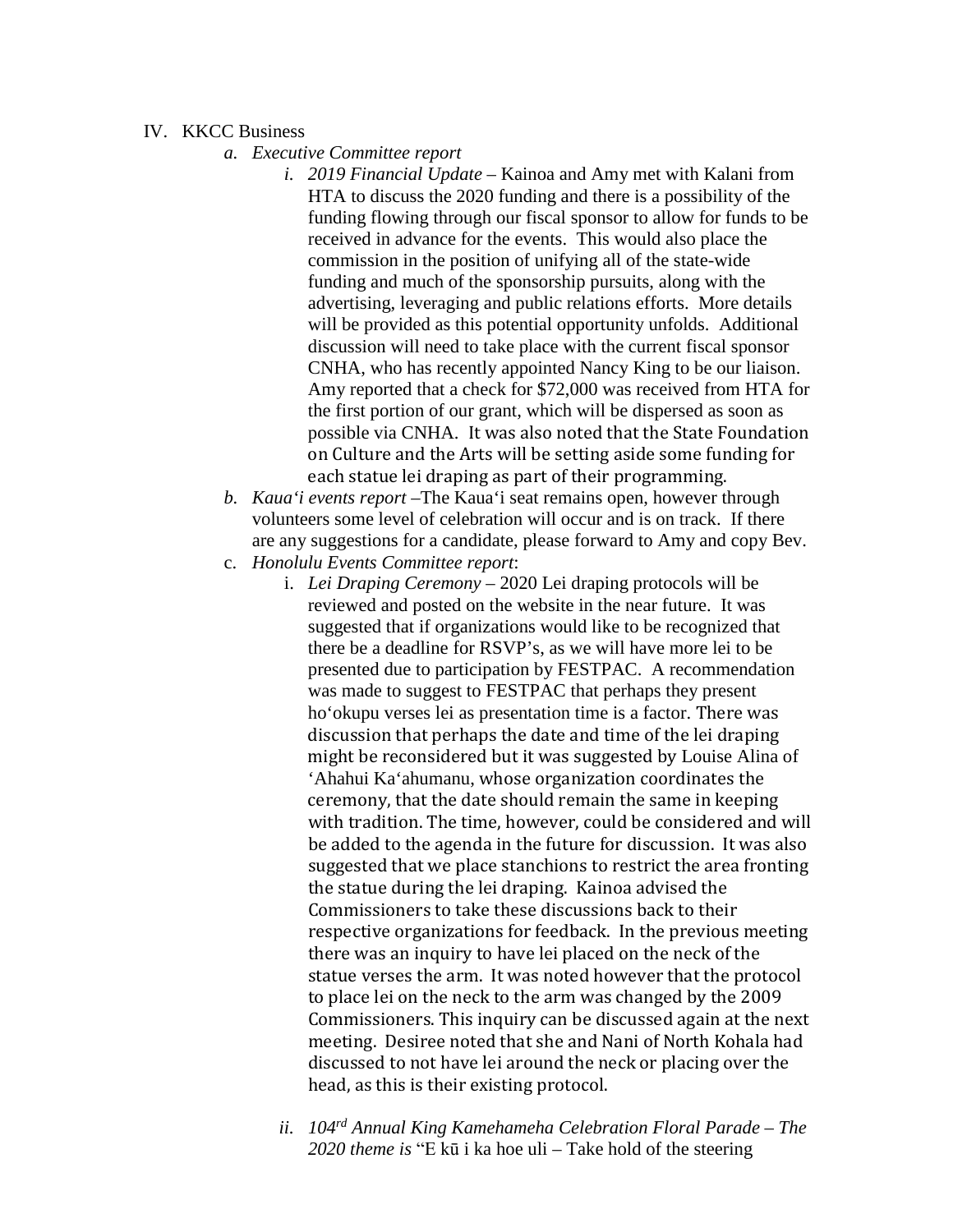paddle". The Pā'ū queen applications have gone out and we are waiting to review and select. Due to the FESTPAC we will need to find a location to build the floats this year, possibly in Waikamilo, Ian to investigate the option.

- iii. *King Kamehameha Celebration Ho'olaule'a* Planning has begun for the event to be held at Aloha Tower. It will be a multi-cultural celebration this year with time allocated for Kintetsu to perform as well as select performers from FESTPAC.
- d. *Moloka'i events report* Lu reported that her committees have met and determined a date and the direction of the activities for 2020, which will Honor Emmit Aluli. The celebrations will take place on Saturday, June 14, 2020 with a different parade route considered and the lū'au to remain in the same location.
- e. *Maui events report* Daryl advised that he has his funding in place and should be fine at this point. The date for the parade will be June 20, 2020 and the Ho'olaule'a will be on the 21st.
- f. *Lāna'i events report* Nothing to report. Daryl to check in with Anela to see if we can get something going on Lāna'i.
- g. *Hawai'i Island events report* Desiree reported that the lei draping coordination process is still being discussed. Kohala will have their celebration on June 11, 2020 to include the lei draping, parade and Ho'olaule'a, Hilo will take place on June 10, 2020 with their lei draping and celebration on Mokuola on June 11, 2020. The Kona Celebration will be June 13, 2020.
	- i. *Hilo Statue* Desiree reported that currently the Kamehameha Alumni Association of Hilo currently owns the statue and the State owns the surrounding grounds. The Alumni will be transferring the statue to the State Foundation. This will relieve a huge burden on this small organization for the sake of liability. Once things are in place we will need to have a vote to receive the statue officially.
- *h. Commission Reports*
	- *i. Legislative* Kēhau said there was nothing to report other than during the last session the Daughters of Hawai'i were officially added to the Commission. She noted if you are aware of any bills that may impact the Commission, please bring this to our attention immediately.
	- *ii. Statuary –* The State Foundation will be cleaning the Honolulu Statue every 6 months moving forward. It was noted that a letter was sent to the Judiciary and other interested parties regarding offerings and demonstrations at the base of the statue in Honolulu. This letter will remain on file and offerings and activities that take place in a peaceful and cultural manner are to be handled appropriately and with respect. This was partially in response to a complaint received in June regarding an altercation with a visitor and one of the sheriffs. This letter was an executive action intended to be proactive. In addition, it was reported that the State would be assuming responsibility for the Hilo statue in the near future; this will assist in protecting and preserving the statue. Desiree will work to secure the budgets for the Hawai'i Island lei